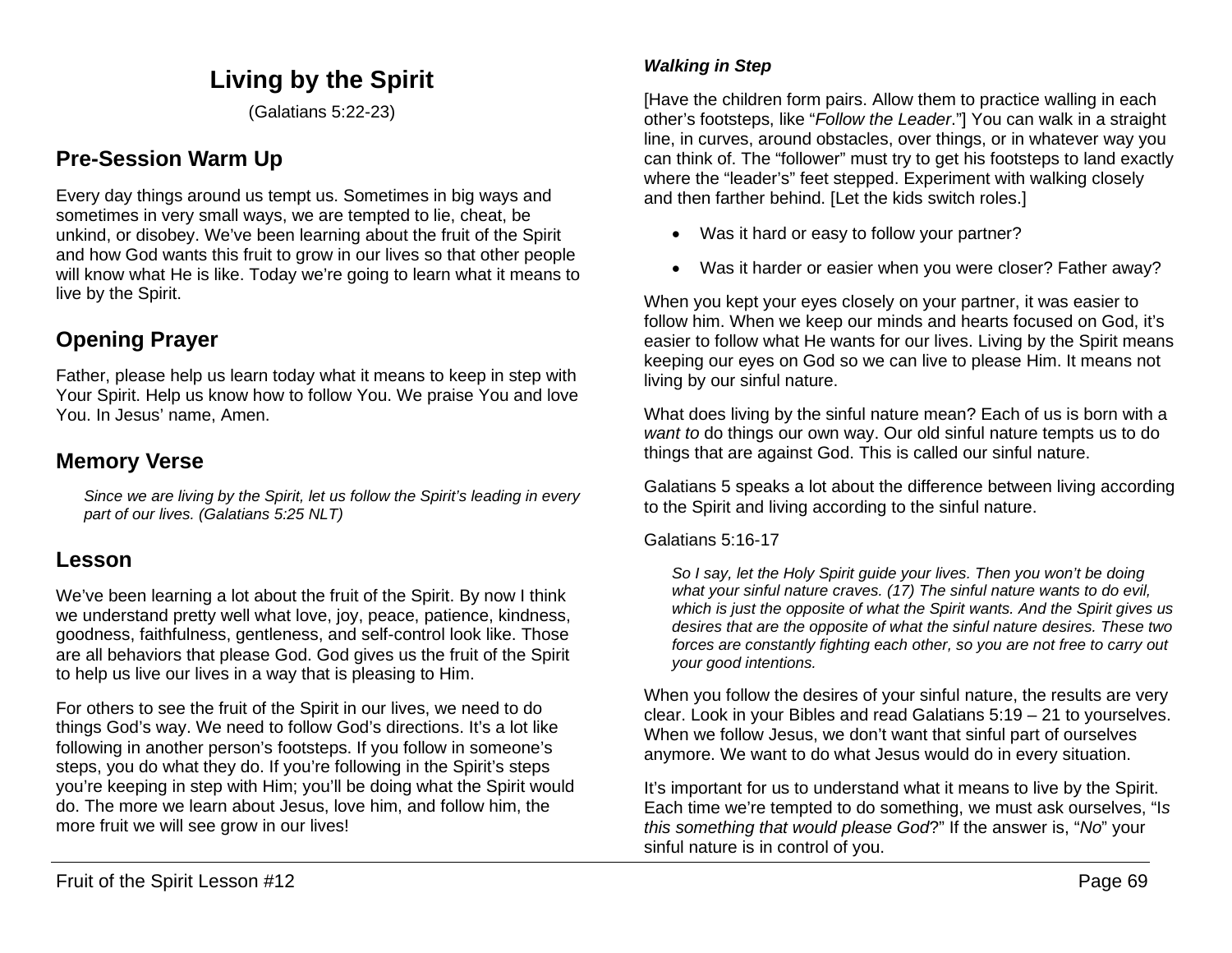Let me read a story to you about Ralph:

*One day Ralph went for a walk. As he strolled down the lane, he passed many people. As he passed an old lady, he noticed a twenty-dollar bill drop from her purse onto the street. Suddenly, his head was filled with thoughts.* 

- What do you think his sinful nature said?
- What do you think the Spirit of God said?
- What would you choose to do?

*Ralph reached for the twenty-dollar bill and handed it to the old lady. She thanked him and he went on his way, feeling filled with kindness and goodness.* 

*Then, Ralph decided he'd go see a movie. There were four movies playing at the theater: one was a movie his mother would not let him see. But his mom was not with him now. Again, his head was filled with thoughts.*

- What do you think his sinful nature said?
- What do you think the Spirit of God said?
- What would you choose to do?

*Ralph decided to see one of the movies that was OK with his mom. Suddenly he felt peace and self-control.*

*After buying his ticket, Ralph received the wrong change. He had received change for a twenty when he had paid with a ten-dollar bill. He had too much change! His head again filled with thoughts.* 

- What do you think his sinful nature said?
- What do you think the Spirit of God said?
- What would you choose to do?

*Ralph handed the cashier the extra ten-dollar bill. The cashier nearly cried when she realized the mistake she had made and was relieved by Ralph's honesty and thanked him. Ralph's heart was filled with faithfulness and joy.*

*Ralph walked into the theater and sat down. As he waited for his movie to begin, he realized that each time he had been tempted by his sinful nature, he had been wise enough to choose to live by the Spirit, not by his sinful nature. As a result, the fruit of the Spirit increased in his life.* 

Have you ever had your head filled with thoughts like these? When? What did you end up doing? Can you think of any ways your life has changed because of your good choices?

God hopes that we'll make choices to keep in step with His Holy Spirit. He knows that it's for our best to live this way. When we choose to live according to the Spirit, we grow closer to God and become more like Him. His personality begins to show more in our lives, and we begin to exhibit the fruit of the Spirit.

#### *Role-Play Reactions*

Form pairs and we'll take turns role-playing these different situations:

- You love to go in-line skating. One day after school your mom asks you to give the dog a bath before you go out to skate. Your friends can only skate for the next 45 minutes. Your sinful nature doesn't want to take the time to wash the dog first, maybe Mom won't notice. The Spirit tells you to obey your Mom. Act out what you would do.
- You're hungry when you come home from school and want a cookie really bad. Mom tells you to wait until after dinner. Your sinful nature wants to sneak into the kitchen, eat a cookie quickly, and then lie to your mom about it. The Spirit says to tell the truth, even if you get in trouble for it. Act out what you would do.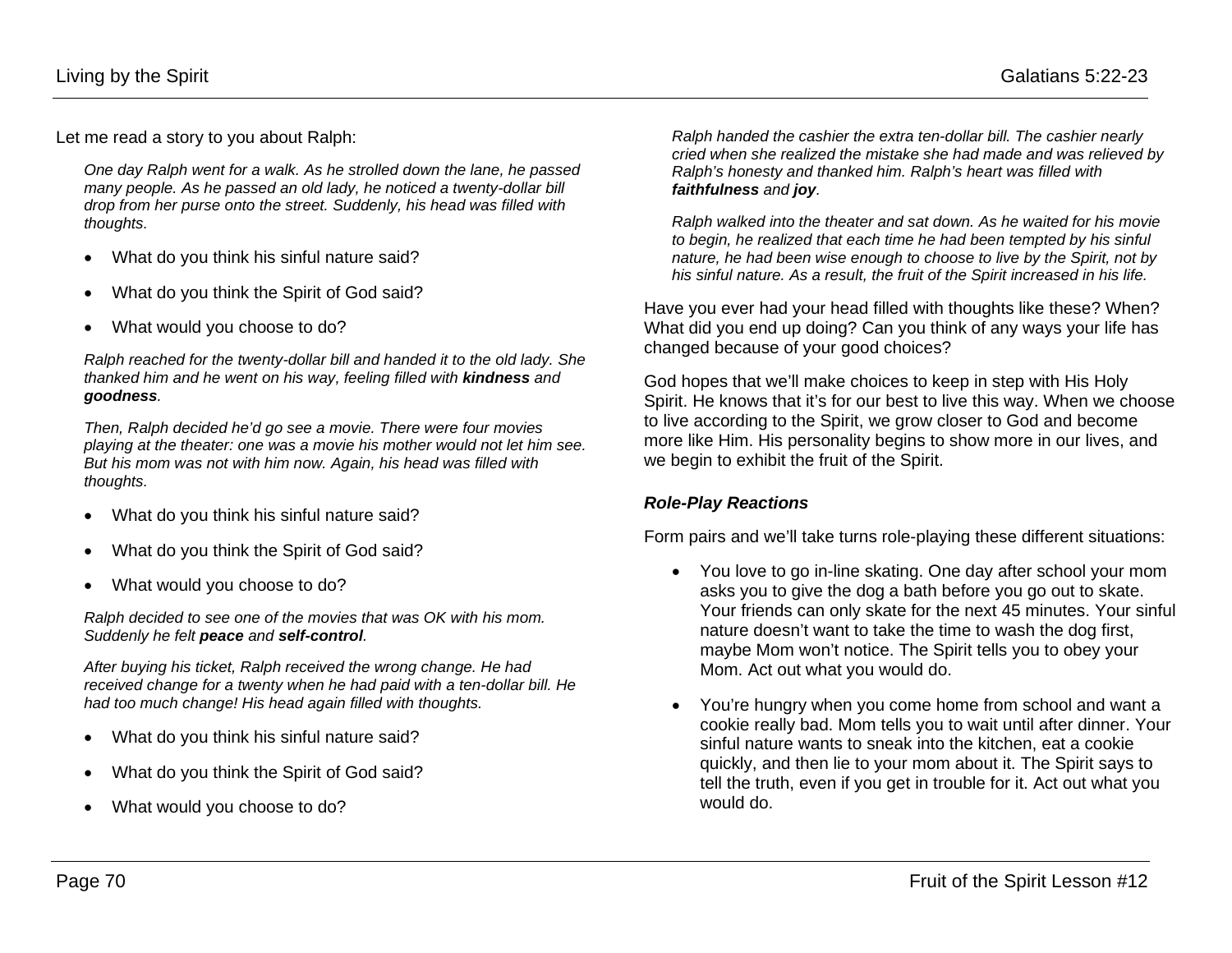- A new kid comes to your school. She looks different from the other kids at your school. Your sinful nature wants to avoid her because she's different. The Spirit wants you to make friends with the new girl. Act out what you would do.
- You're playing on the playground at school. A bully comes by and steals your football. Your sinful nature wants to get even by stealing his lunch from his locker. The Spirit wants you to use your words to work out your problem. Act out what you would do.
- Your neighbor has a new dog, and she has invited you over to play and see the new dog. You really want to go, but Dad has said that you may not because dinner is almost ready. Your sinful nature wants to beg, whine and complain until you get your way. The Spirit wants you to accept your dad's decision and work toward another chance to see the neighbor's dog. Act out what you would do.
- You've been playing in the empty field behind the old grocery store and twist your ankle when you step into a hole. Your sinful nature wants you to lie to your parents about where you were when the accident happened. The Spirit wants you to tell the truth, no matter what kind of trouble you might get into. Act out what you would do.

Every day we make decisions: little decisions and big decisions. Sometimes we allow the Spirit to influence our choices; and other times we let our sinful natures influence us. As we live by the Spirit and keep in step with the Spirit, we begin to see the fruit of the Spirit in our lives. When we use the fruit of the Spirit to help us in difficult situations, we please God.

When we spend time in God's Word, and talk to God regularly, our fruit will start to grow! And it's going to grow and grow and grow, until it's overflowing in our lives. So when we have all this fruit growing in our lives—all this love, joy, peace, patience, kindness, goodness, faithfulness, gentleness, and self-control—what should we do with it? God wants us to share it, to use it, and to give it away. The fruit of the Spirit helps others know what God's love looks like.

When we live our lives to please God, we become more and more like Him. As we do that, the fruit of the Spirit becomes more and more evident in our lives and other people will know that we have a close walk with Jesus.

We need to pray for God to help us in our actions, so that we can tell others what it means to be a Christian by simply behaving in ways that please our heavenly Father.

# **Closing Prayer**

Father, please help us not to follow our sinful natures, but to follow your Holy Spirit. We love You so much. We know that we don't always do the things that please you. But Father, we know that you help us do what is right by growing the fruit of the Spirit in our lives. Help us, Lord, to walk in Jesus' footsteps and show others love, joy, peace, patience, kindness, goodness, faithfulness, gentleness, and selfcontrol. In Jesus' name, Amen.

## **Learning Activities**

#### **Snack**

Prepackaged fruit chew snacks.

### **Craft Corner**

Make a large foot print pattern for the children to trace and cut out of construction paper. Have them write today's verse on it.